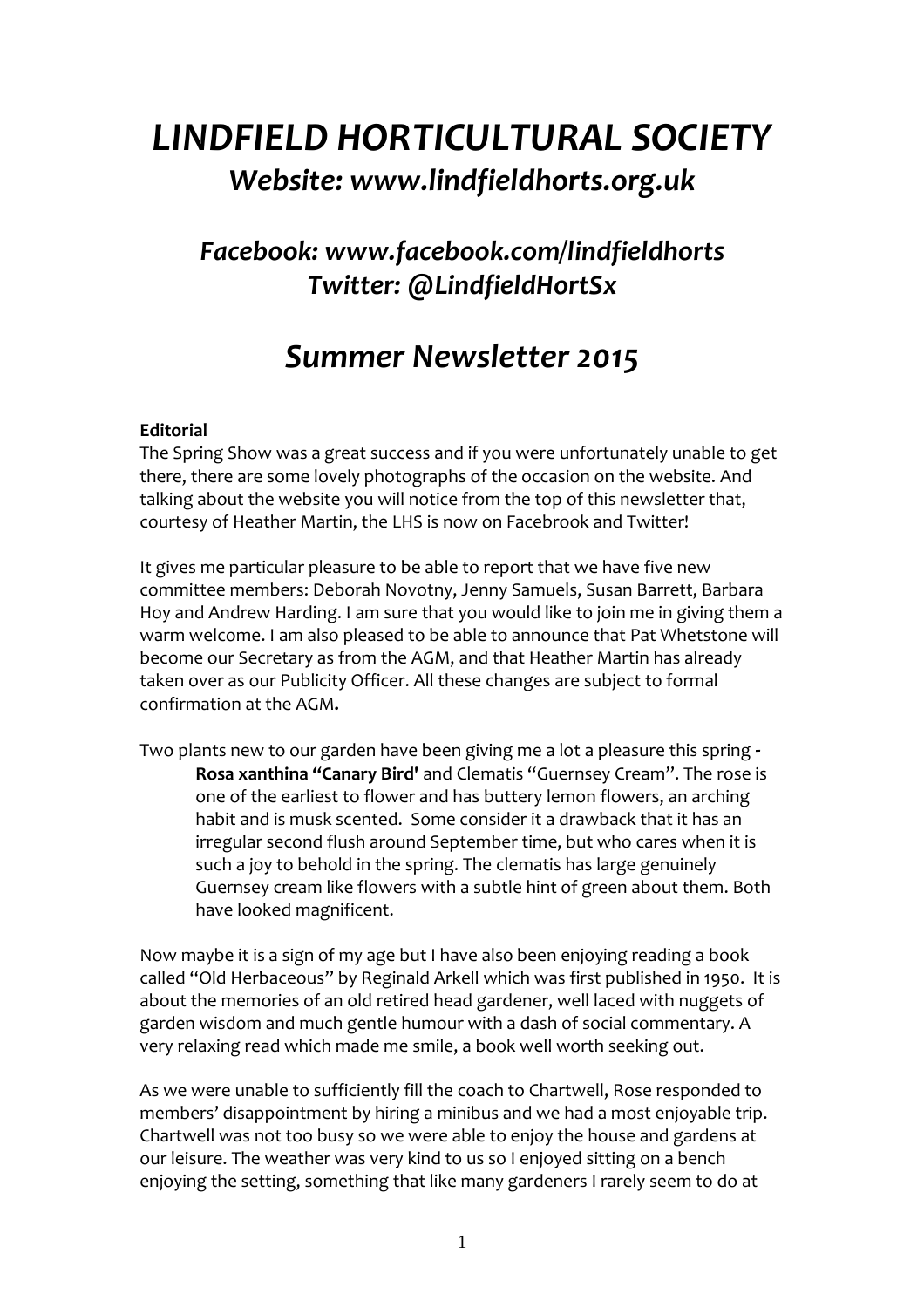home. The new exhibition about the death of Churchill and his funeral fifty years ago was very moving.

At our talk on the  $13<sup>th</sup>$  May we said goodbye to Rosemary and Neville Humphreys, and Alison Elliott (Vice President) made them a presentation on behalf of the Society to thank them for all their hard work. Rosemary served for many years on the committee, was our Publicity Officer as well as being Vice Chairman. Neville worked away in the background for us being a particularly valued member of our "show preparation team". They say their own goodbye at the end of this newsletter.

## **The Shows Go On**

It doesn't seem possible that we are already well into 2015 and the spring show has been and gone. Although the entries for the spring show were down slightly we still had a great show. Once again we had some new exhibitors which is great to see. If we can encourage at least one new exhibitor at each show it will be a big boost for the future of LHS.

This is my last year as show secretary and some of you will have met my successor Deborah Novotny at the spring show. There is a lot of work involved in being show secretary and I am glad to say that Barbara Hoy has volunteered to assist Deborah. I am sure that between them they will make a great team.

I hope all the "first timers" enjoyed the exhibiting experience and will be taking part in future shows. Thank you to all our regular exhibitors and I hope that the summer and autumn shows are as successful.

I look forward to seeing you at the summer show. *Pat Whetstone*

## **Outings Update**

We still have a few places left on each of the remaining outings this year. Application forms can be found on the society's website: www.lindfieldhorts.org.uk or obtained directly from Rose Mortenson on 483229 or email rose.mortenson@gmail.com. Here is a reminder of where we are going:

**Orchard House,** Cuckfield on Wednesday 24<sup>th</sup> June – a beautiful local garden being opened just for us with all proceeds going to St Peter and St James Hospice

**Walmer Castle and the Secret Gardens of Sandwich** on Wednesday 15<sup>th</sup> July – the castle was built in the reign of Henry VIII and it is surrounded by a lovely 10 acre garden: the Secret Gardens were designed by Gertrud Jekyll and have been recently restored.

**Ham Cottage**, Ardingly on Thursday 6<sup>th</sup> August – another wonderful local garden opening just for us.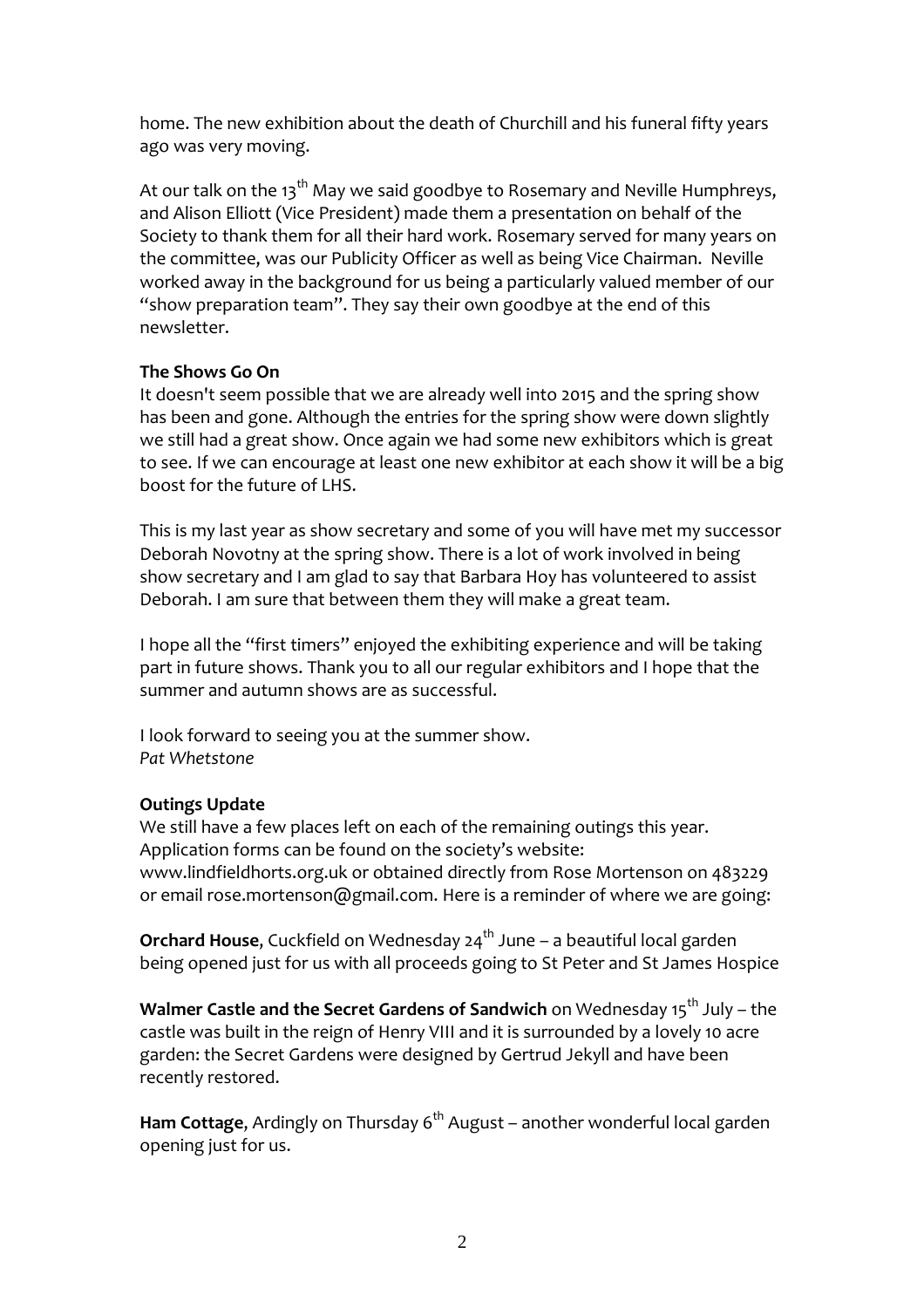**Kew Gardens** on Thursday 3<sup>rd</sup> September – the world's best known Botanic Garden with rare and interesting plants, amazing glasshouses, historic buildings, a Henry Moore Sculpture and the famous Treetop Walkway.

More information on all these visits on the website, in your Spring Newsletter or direct from Rose. Remember these outings are also open to non-members so your friends and family would be welcome to come along. *Rose Mortenson*

### **Spring Show Report**

There were a large number of visitors to the show and, together with the judges, they made very favourable comments on the exhibits.

The Spring Show emphasises the many varieties of daffodil which exist, and this gives many of us ideas about trying some of them ourselves. It was good to see plenty of entries in the novice classes with some blooms as good as those of more experienced exhibitors. Andrea Fall, Pat Whetstone, Polly McDonald and Doreen Orton all did particularly well. The LHS special daffodil class showing blooms grown from bulbs purchased last autumn had a disappointingly low number of entries – but what a superb daffodil 'Bravoure' is! Andrea Fall took first prize while Ann Higgins put three into a different class for another first. Tim Richardson was awarded the Daffodil Society Bronze Medal for 'Honeybourne' in class 21. In the Open classes as usual there were displays of superb, high quality blooms, with experts Tim, Richard, and Dave all having a first but Dave Vivash had the Fisk cup for the best exhibit.

Camellia blooms included Brenda Houghton's lovely deep pink double and Rosemary and Neville Humphreys' enormous stem of pink 'Donation'. In the shrubs class, Graham Buck produced delicate pink rhododendrons in flower. Newcomer Jacqui Essen had first prize in the orchid class. Her specimen had extraordinary white aerial roots and enormous blooms. Sheila Hobbs' best pot plant was a bowl of deep blue grape hyacinths.

The class for Hellebores floating in a bowl continues to be popular, with ten entries this year, Doreen Orton's perfect greeny-white blooms being judged the best. The class for garden flowers showed informally in a jam jar also continues to be popular and it was interesting to see the range of flowers and foliage that exhibitors chose. The 'Mother and Child' class (a parent plant and one grown from a cutting of the same) was given a new twist this year by first prize-winner Barbara Hoy. She showed a begonia with 'twins' – two cuttings taken at the same time, one grown in water and the other (much larger) in compost.

Not much in the way of vegetables at this time of year, apart from some fat leeks and enormous parsnips, but there were three well-stocked trugs which must have presented a problem to the judge who had to choose between them.

Floral Art judge Bob Tunks was delighted with the standard this show.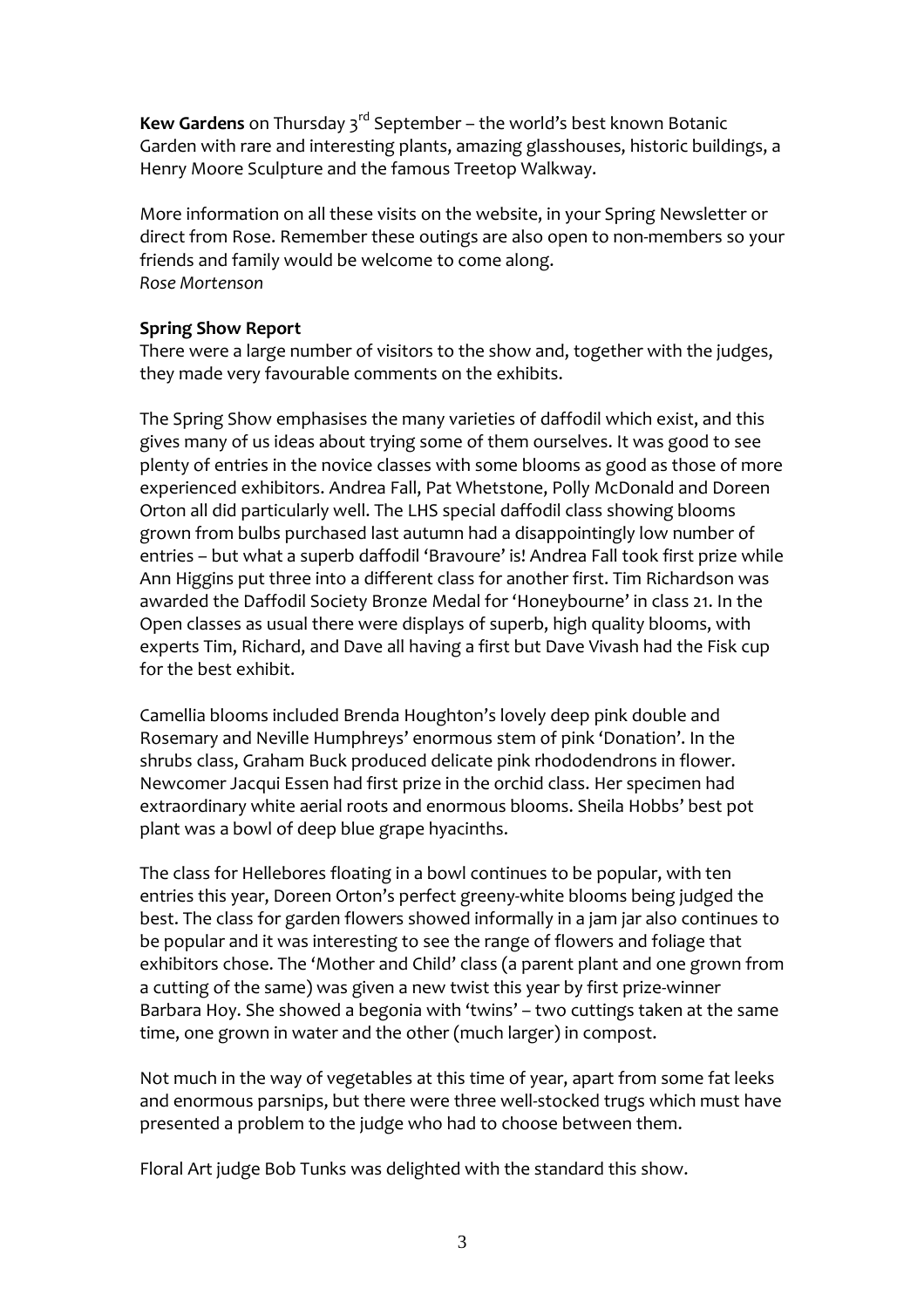'Wordsworth's Daffodils' in particular produced some stunning entries, with Clare Wilson's intriguing arrangement incorporating timber, daffodils and branches in bud being judged best exhibit. Gill Harrison 'Picture Me' with tulips and heather in a picture frame was much admired, as were the various takes on 'Sugar and Spice', which included lots of red and pink, contrasting well with the yellow daffodils of other exhibits. Newcomer Jeff Essen's tiny yellow blooms won him first prize in the miniature – 'Golden' – class.

The photographic classes had some interesting interpretations of 'Round/circular', with those using plant pots being particularly appropriate for a horticultural society! Jocasta Fearn chose a dramatic picture of the Bonfire Society procession for the 'My Lindfield' category.

In the cookery classes there was a wonderful array of well risen and beautifully decorated coffee sponges which must have given the judge a hard time. Lorelei Hilson won first prize in this category, while Brenda Houghton was first among an equally delicious display of rhubarb crumbles. There were plenty of scones with Jane Harding the winner here and Andrea Fall gaining best exhibit for four bread rolls. BUT – only 3 marmalades! Where are Lindfield's marmalade makers?

In the handicraft classes, Jacqui Essen's jolly Easter Bunny, complete with egg, was much admired, as was Sue Stockwell's blue ceramic vase. After a bit of a boost, entries in the children's classes have fallen off again but Florence Fearn-Hughes, Lily McDonald and Liam Jolly produced pictures, bright sock puppets and impressive lemon drizzle cakes. *Rosemary Humphreys*

#### *Results*

- The Daffodil Society Bronze Medal And Certificate Tim Richardson The Fisk Cup **Dave Vivash** The Lea Cup The Lea Cup Tim Richardson The Jeeves Cup **Andrea Fall / Tim Richardson** The Daffodil Cup **Andrea Fall** The Evelyn Drew Floral Art Cup Clare Wilson The Dawson Cup **Richard Hilson** Richard Hilson The George Murrell Photographic Cup Tim Richardson The Junior Shield **Liam Jolly** The Keiron James Toys Shield Florence Fearn-Hughes LHS Junior Cup Lily McDonald
- 

Best In Show Vegetable - Tim Richardson Pot Plant - Sheila Hobbs Cookery - Andrea Fall Handicraft - Sue Stockwell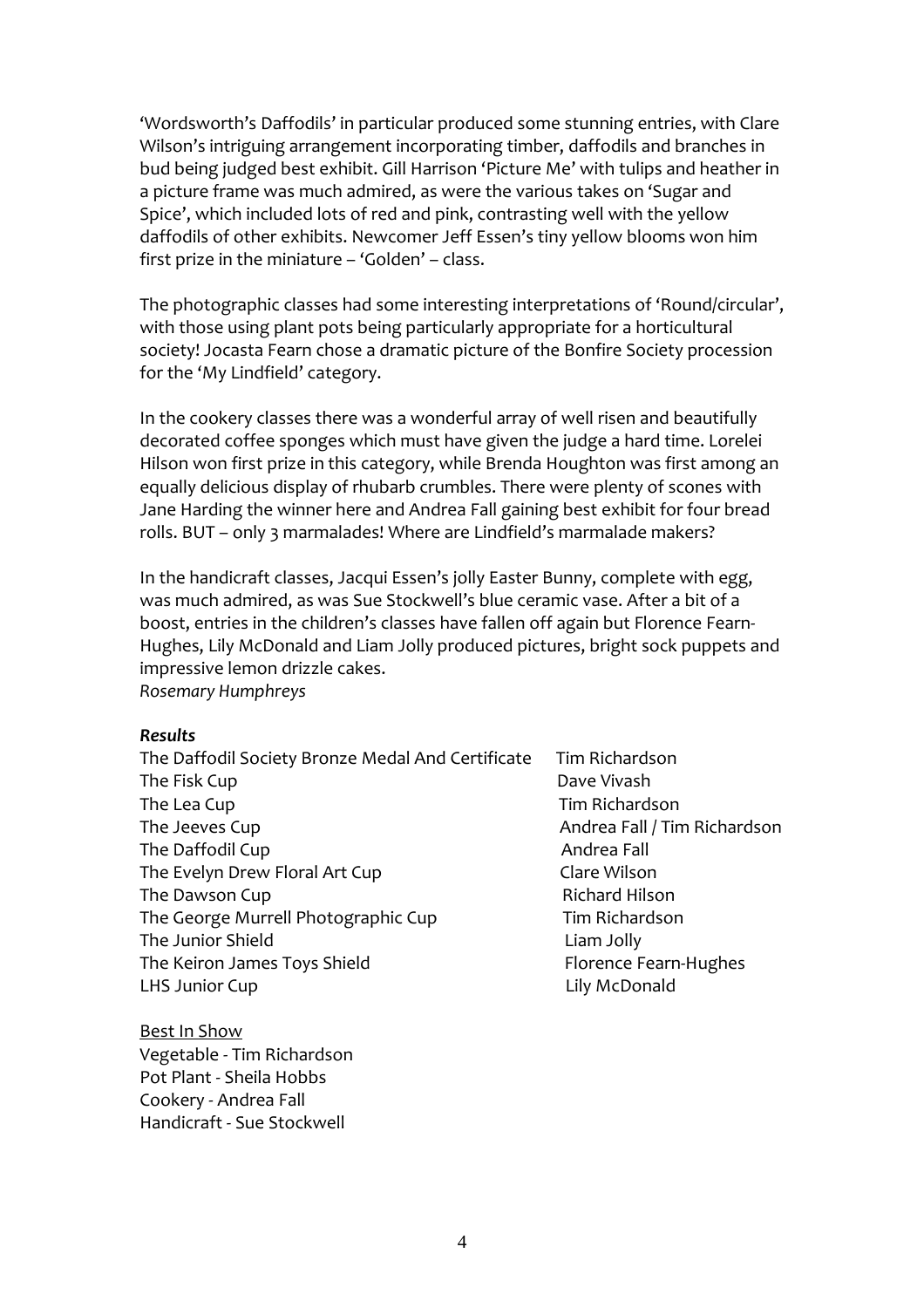Trug Class 1st - Andrea Fall 2nd - Andrew Harding 3rd - Gill Jones

## **LHS 70th Birthday Social**

Regrettably the committee has decided to cancel the  $70<sup>th</sup>$  Birthday Social due to poor ticket sales. To claim your refund bring your ticket(s) with you to the Summer Show and Michael Elliott will return your money. If you are unable to go to the show please telephone Michael (483039).

## **Positions still to be filled**

As reported above we are very pleased to have gained some new committee members, a Secretary as well as a Show Secretary and Assistant (designate). Still remaining to be filled (or about to become vacant) are the following:

Raffle Organiser – The postholder buys the prizes and runs the raffle, with assistance provided by other members, at our talks, shows and one of the coffee mornings. If the postholder is unable to attend a specific event they contact the chairman and between them they arrange for the suitable cover to be obtained.

Chairman (becoming vacant at the AGM) – Chairs the committee meetings and talks programme meetings, helps as needed in the running of any of our events, represents the Society to the outside world.

Vice Chairman - Covers for the chairman when the latter is unavailable.

Show Superintendent – Gives advice to members about their exhibits, including how to make the best of them. Makes sure that the show bench is ready for the judges; and then accompanies them whilst they undertake their role. Resolves, or makes a decision, about any queries regarding the exhibits and related matters.

Please give serious consideration as to whether you are able to help us regarding any of the above posts. The chairman will be happy to answer any queries which you might have (484120 or martin.lindfield@btinternet.com).

## **Open Gardens in Hurstpierpoint**

Eight green-fingered fund raisers will open their gardens this summer to raise funds for St. Peter and St. James Hospice. Hurstpierpoint Open Gardens will take place on Sunday June 14th, from 1pm to 5.30pm. Last year the event raised more than £6,000 and the gardeners hope to meet this target again.This year's open gardens will be around Cuckfield Road and the parish church area, so visitors can use the (free) Trinity Road car park. As with previous years, the community bus will be running a circular hop-on, hop-off shuttle service.